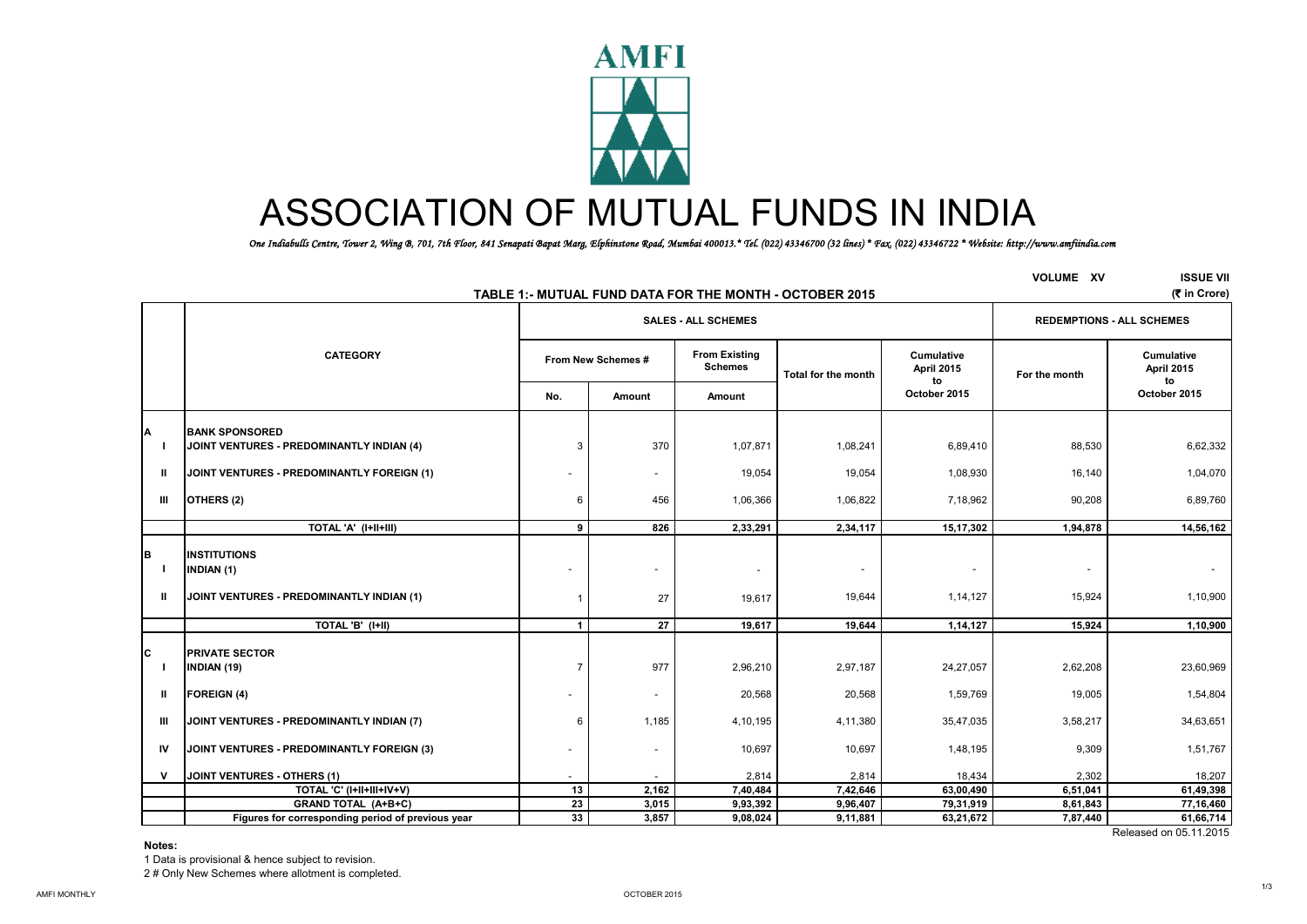#### **TABLE 2:- SALES DURING THE MONTH OF OCTOBER 2015 - TYPE AND CATEGORY WISE 2.1 \*NEW SCHEMES LAUNCHED (ALLOTMENT COMPLETED)**

|                                 |                      |          |                      | 2.1 *NEW SCHEMES LAUNCHED (ALLOTMENT COMPLETED) |                      |        |                      | (₹ in Crore) |
|---------------------------------|----------------------|----------|----------------------|-------------------------------------------------|----------------------|--------|----------------------|--------------|
|                                 |                      | Open End | <b>Close End</b>     |                                                 | <b>Interval Fund</b> |        | <b>TOTAL</b>         |              |
|                                 | <b>No.of Schemes</b> | Amount   | <b>No.of Schemes</b> | Amount                                          | <b>No.of Schemes</b> | Amount | <b>No.of Schemes</b> | Amount       |
| <b>INCOME</b>                   |                      |          | 19                   | 2,468                                           |                      |        | 19                   | 2,468        |
| <b>INFRASTRUCTURE DEBT FUND</b> |                      |          |                      |                                                 |                      |        |                      |              |
| <b>EQUITY</b>                   |                      |          |                      | 547                                             |                      |        |                      | 547          |
| <b>BALANCED</b>                 |                      |          |                      |                                                 |                      |        |                      |              |
| <b>LIQUID/MONEY MARKET</b>      |                      |          |                      |                                                 |                      |        |                      |              |
| <b>GILT</b>                     |                      |          |                      |                                                 |                      |        |                      |              |
| <b>ELSS - EQUITY</b>            |                      |          | -                    |                                                 |                      |        |                      |              |
| <b>GOLD ETF</b>                 |                      |          |                      |                                                 |                      |        |                      |              |
| <b>OTHER ETFS</b>               |                      |          |                      |                                                 |                      |        |                      |              |
| <b>FUND OF FUNDS INVESTING</b>  |                      |          |                      |                                                 |                      |        |                      |              |
| <b>OVERSEAS</b>                 |                      |          | -                    | . .                                             |                      |        |                      |              |
| <b>TOTAL</b>                    |                      |          | 23                   | 3,015                                           |                      |        | 23                   | 3,015        |

#### **\*NEW SCHEMES LAUNCHED :**

| <b>ICLOSE END INCOME :</b> | Axis Hybrid Fund - Series 27 (1351 Days); Birla Sun Life Fixed Term Plan - Series MY (1107 Days); BOI AXA Capital Protection Oriented Fund - Series 5; HDFC 1105D October 2015<br>(1) - Series 34; ICICI Prudential Capital Protection Oriented Fund Series IX 1101 Days Plan A; Kotak FMP Series 180 and Series 181; LIC Nomura MF Dual Advantage Fixed Term<br>Plan - Series 2; Reliance Dual Advantage Fixed Tenure Fund VIII - Plan C, Reliance Fixed Horizon Fund - XXIX - Series 7, Series 9 and Series 10; SBI Debt Fund Series B - 26 (1100)<br>Days); UTI -Capital Protection Oriented Scheme - Series VI - II (1100 Days), UTI Dual Advantage Fixed Term Fund - Series II - III (1998 Days), UTI Fixed Term Income Fund Series<br>XXIII - II (1100 Days), IV (1100 Days), V (1100 Days) and VII (1098 Days) |
|----------------------------|-----------------------------------------------------------------------------------------------------------------------------------------------------------------------------------------------------------------------------------------------------------------------------------------------------------------------------------------------------------------------------------------------------------------------------------------------------------------------------------------------------------------------------------------------------------------------------------------------------------------------------------------------------------------------------------------------------------------------------------------------------------------------------------------------------------------------|
| <b>ICLOSE END EQUITY :</b> | Birla Sun Life Focused Equity Fund - Series 6; ICICI Prudential Business Cycle Fund Series 1; SBI Equity Opportunities Fund - Series IV and Sundaram Select Micro Cap Series VIII                                                                                                                                                                                                                                                                                                                                                                                                                                                                                                                                                                                                                                     |

| <b>2.2 EXISTING SCHEMES</b>      |                      |          |                          |        |                          |                      |                      |              |  |
|----------------------------------|----------------------|----------|--------------------------|--------|--------------------------|----------------------|----------------------|--------------|--|
|                                  |                      | Open End | <b>Close End</b>         |        |                          | <b>Interval Fund</b> |                      | <b>TOTAL</b> |  |
|                                  | <b>No.of Schemes</b> | Amount   | <b>No.of Schemes</b>     | Amount | No.of Schemes            | Amount               | <b>No.of Schemes</b> | Amount       |  |
| <b>INCOME</b>                    | 277                  | 49,159   | 1,126                    |        | 84                       |                      | 1487                 | 49,159       |  |
| <b>IINFRASTRUCTURE DEBT FUND</b> |                      |          |                          |        | $\sim$                   |                      |                      |              |  |
| <b>EQUITY</b>                    | 311                  | 12,810   | 92                       |        |                          |                      | 403                  | 12,812       |  |
| <b>BALANCED</b>                  | 26                   | 1,405    | $\sim$                   |        | $\overline{\phantom{a}}$ | $\sim$               | <b>26</b>            | 1,405        |  |
| <b>LIQUID/MONEY MARKET</b>       | 54                   | 9,26,565 | $\overline{\phantom{a}}$ |        |                          |                      | 54                   | 9,26,565     |  |
| <b>GILT</b>                      | 48                   | 1,004    | $\overline{\phantom{a}}$ |        | $\overline{\phantom{a}}$ | . .                  | 48                   | 1,004        |  |
| <b>IELSS - EQUITY</b>            | 39                   | 559      | 16                       |        | $\overline{\phantom{a}}$ |                      | 55                   | 559          |  |
| <b>GOLD ETF</b>                  | 13                   |          | $\overline{\phantom{a}}$ |        |                          |                      | 13                   |              |  |
| <b>OTHER ETFS</b>                | 38                   | 1,863    |                          |        | $\overline{\phantom{a}}$ |                      | 38 <sup>l</sup>      | 1,863        |  |
| <b>IFUND OF FUNDS INVESTING</b>  | 31                   | 25       |                          |        | $\sim$                   | $\sim$               | 31                   | 25           |  |
| <b>OVERSEAS</b>                  |                      |          | $\overline{\phantom{a}}$ |        |                          |                      |                      |              |  |
| <b>TOTAL</b>                     | 837                  | 9,93,390 | 1,241                    |        | 84                       |                      | 2162                 | 9,93,392     |  |

^ Note : Amount mobilized under SIPs registered during NFO of a Close Ended Equity scheme.

|                                                    | Open End                 |          | <b>Close End</b>     |        | <b>Interval Fund</b>     |                          | <b>TOTAL</b>         |          |
|----------------------------------------------------|--------------------------|----------|----------------------|--------|--------------------------|--------------------------|----------------------|----------|
|                                                    | <b>No.of Schemes</b>     | Amount   | <b>No.of Schemes</b> | Amount | <b>No.of Schemes</b>     | Amount                   | <b>No.of Schemes</b> | Amount   |
| <b>INCOME</b>                                      | 277                      | 49,159   | 1,145                | 2,468  | 84                       |                          | 1,506                | 51,627   |
| <b>INFRASTRUCTURE DEBT FUND</b>                    | $\overline{\phantom{a}}$ |          |                      | -      | ۰                        |                          |                      |          |
| <b>IEQUITY</b>                                     | 311                      | 12,810   | 96                   | 549    |                          |                          | 407                  | 13,359   |
| <b>BALANCED</b>                                    | 26                       | 1,405    |                      | -      |                          |                          | 26                   | 1,405    |
| <b>ILIQUID/MONEY MARKET</b>                        | 54                       | 9,26,565 |                      |        |                          | $\overline{\phantom{a}}$ | 54                   | 9,26,565 |
| <b>IGILT</b>                                       | 48                       | 1,004    |                      |        | -                        | -                        | 48                   | 1,004    |
| <b>ELSS - EQUITY</b>                               | 39                       | 559      | 16                   |        | -                        | -                        | 55                   | 559      |
| <b>GOLD ETF</b>                                    | 13                       |          |                      |        | -                        | -                        | 13                   |          |
| <b>OTHER ETFS</b>                                  | 38                       | 1,863    |                      |        | -                        |                          | 38                   | 1,863    |
| <b>IFUND OF FUNDS INVESTING</b><br><b>OVERSEAS</b> | 31                       | 25       |                      |        | $\overline{\phantom{a}}$ |                          | 31                   | 25       |
| <b>TOTAL</b>                                       | 837                      | 9,93,390 | 1,264                | 3,017  | 84                       |                          | 2185                 | 9,96,407 |

#### **2.3 TOTAL OF ALL SCHEMES**